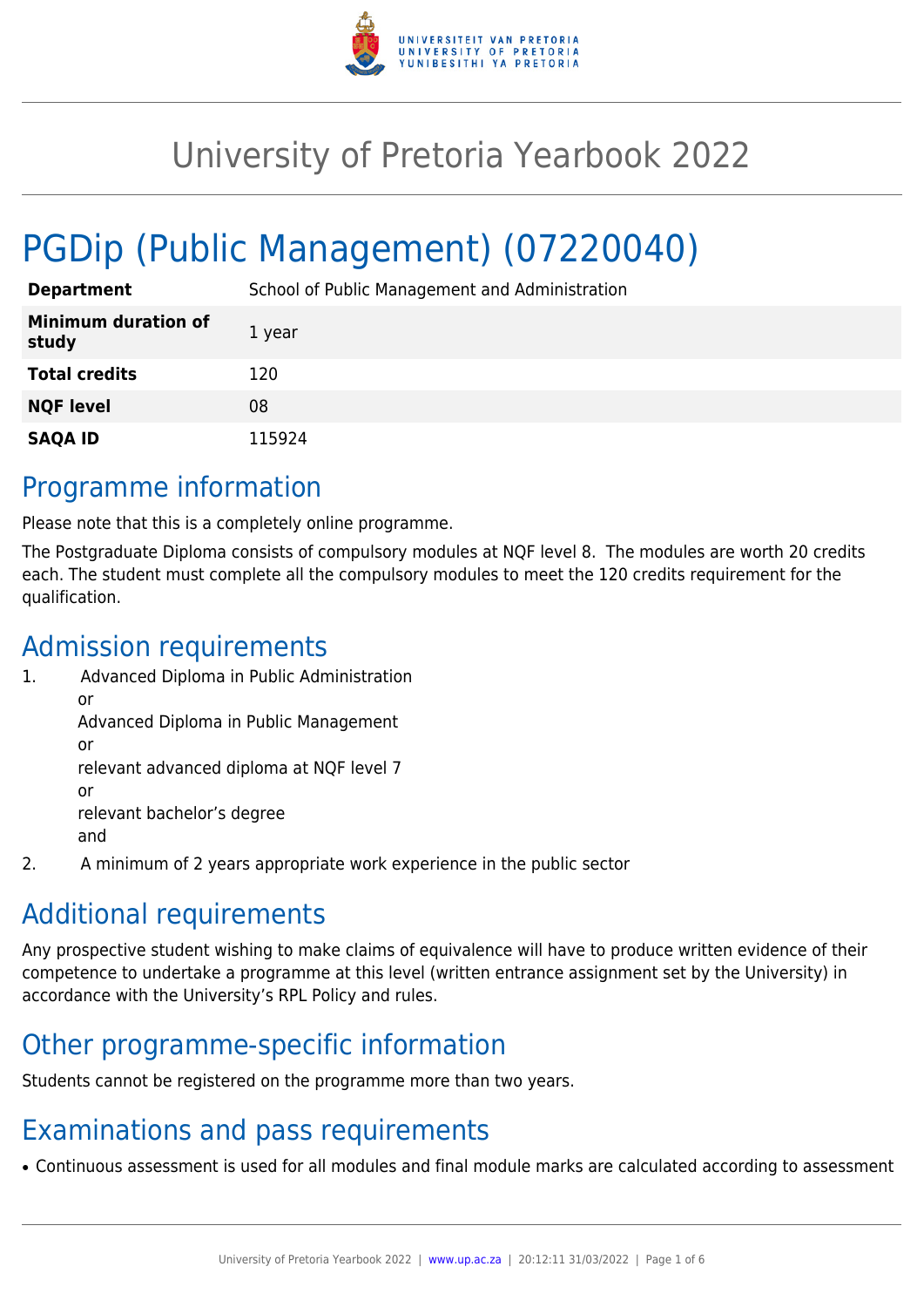

summaries presented at the beginning of each module.

• There are no additional opportunities and should a student not be successful in a module, the whole module will have to be repeated when presented again.

# Pass with distinction

Obtain a Cumulative Grade Point Average (GPA) of at least 75% (not rounded) and the Diploma must be completed within the minimum period of time.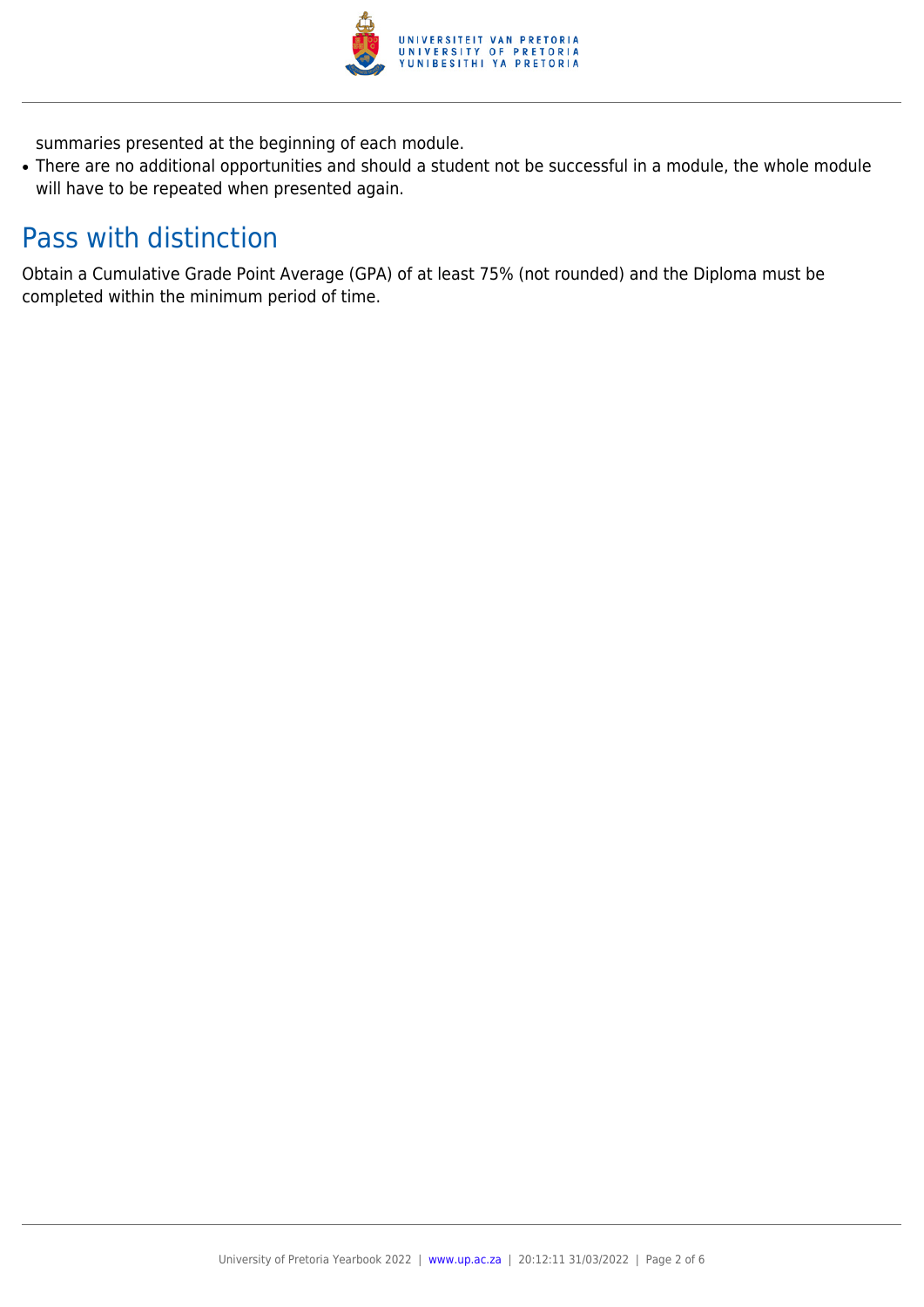

# Curriculum: Final year

**Minimum credits: 120**

## **Core modules**

## **Governance, Public management and African leadership 701 (PMA 701)**

| <b>Module credits</b>         | 20.00                                          |
|-------------------------------|------------------------------------------------|
| <b>NQF Level</b>              | 08                                             |
| <b>Prerequisites</b>          | No prerequisites.                              |
| Language of tuition           | Module is presented in English                 |
| <b>Department</b>             | School of Public Management and Administration |
| <b>Period of presentation</b> | Semester 1                                     |

### **Module content**

- The concepts of leadership, governance, government and public management are understood and applied in a particular work environment.
- The legislative framework for governance is evaluated and applied in a work environment.
- A critical understanding of the relationship between governance, public management and ethics is demonstrated.
- The implications of the legislative framework towards governance on public management are evaluated.
- A critical understanding of the ethical and democratic dimensions of administrative activities in state organizations is demonstrated.

### **Public sector transformation and reform 702 (PMA 702)**

| <b>Module credits</b>         | 20.00                                          |
|-------------------------------|------------------------------------------------|
| <b>NQF Level</b>              | 08                                             |
| <b>Prerequisites</b>          | No prerequisites.                              |
| <b>Language of tuition</b>    | Module is presented in English                 |
| <b>Department</b>             | School of Public Management and Administration |
| <b>Period of presentation</b> | Semester 1                                     |

#### **Module content**

- Concepts of Public sector transformation and reform
- Areas of public service reform
- Donor-sponsored structural adjustment programmes and administrative reforms
- Administrative reform strategies in selected African and/or Commonwealth countries
- Public service transformation, the state and civil society in South Africa
- Influences of Global, African and regional positions on the local (SA) transformation context
- The South African constitution and the legislative framework for governance, and its transformational outlook
- Issues in public service transformation and reform in South Africa including gender perspectives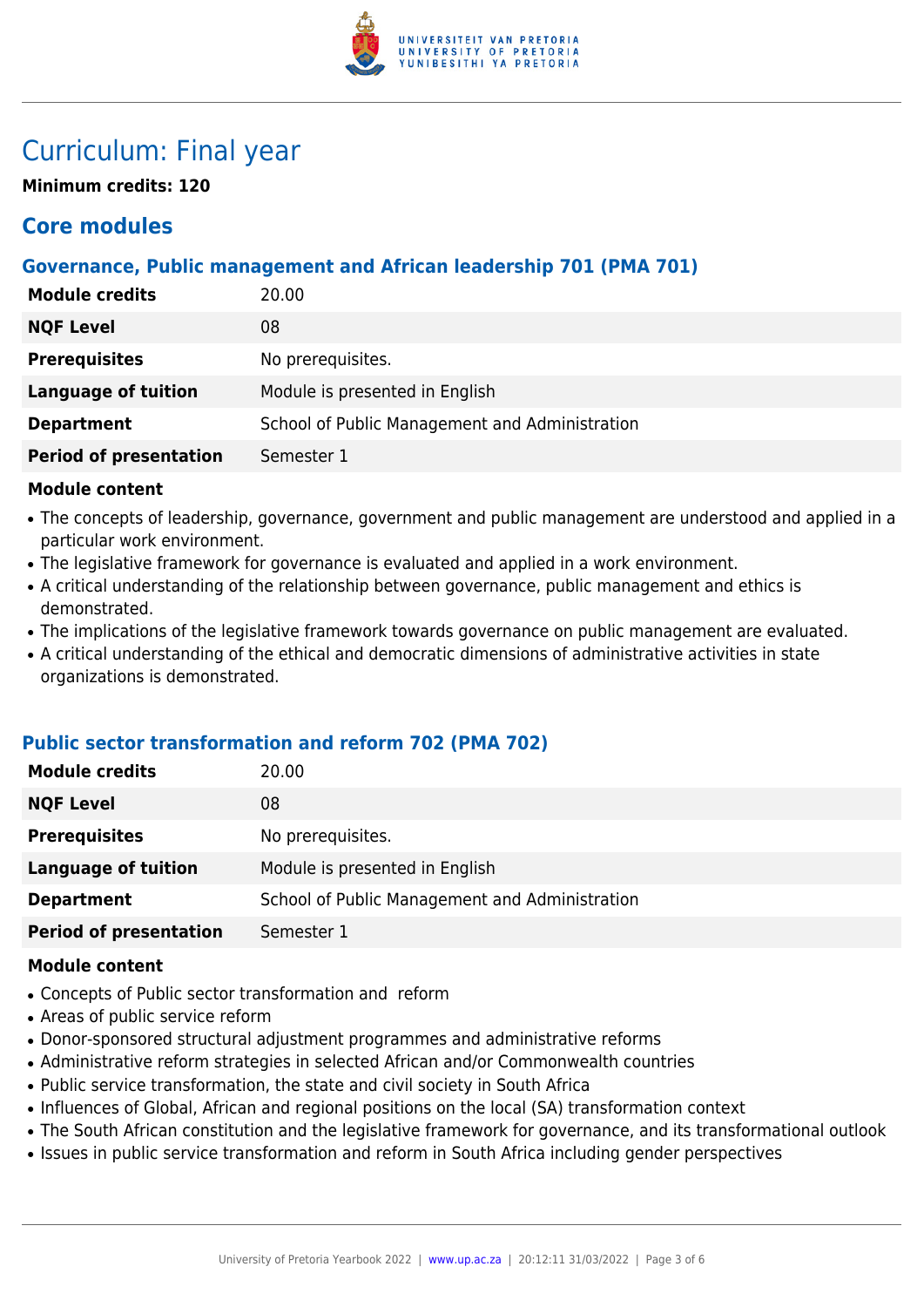

### **Programme and project management in the public sector 703 (PMA 703)**

| 20.00                                          |
|------------------------------------------------|
| 08                                             |
| No prerequisites.                              |
| Module is presented in English                 |
| School of Public Management and Administration |
| Semester 1                                     |
|                                                |

#### **Module content**

- Theories and issues shaping contemporary Public Programme and Project Management
- Programme and Project-based Public Management
- Appropriate department arrangements to support programmes and projects
- Procedures to manage risks in programmes
- Ways to get buy-in to public service projects by top-level political authority and other relevant stakeholders
- International trends in Programme Management
- Translation of policy programmes into projects
- The value of Project Management in Government
- Sponsoring of multiple projects to support project goals
- Planning, monitoring and evaluation of specific projects
- Project risk management

### **Advanced human resource management in the public sector 704 (PMA 704)**

| <b>Module credits</b>         | 20.00                                          |
|-------------------------------|------------------------------------------------|
| <b>NQF Level</b>              | 08                                             |
| <b>Prerequisites</b>          | No prerequisites.                              |
| <b>Language of tuition</b>    | Module is presented in English                 |
| <b>Department</b>             | School of Public Management and Administration |
| <b>Period of presentation</b> | Semester 2                                     |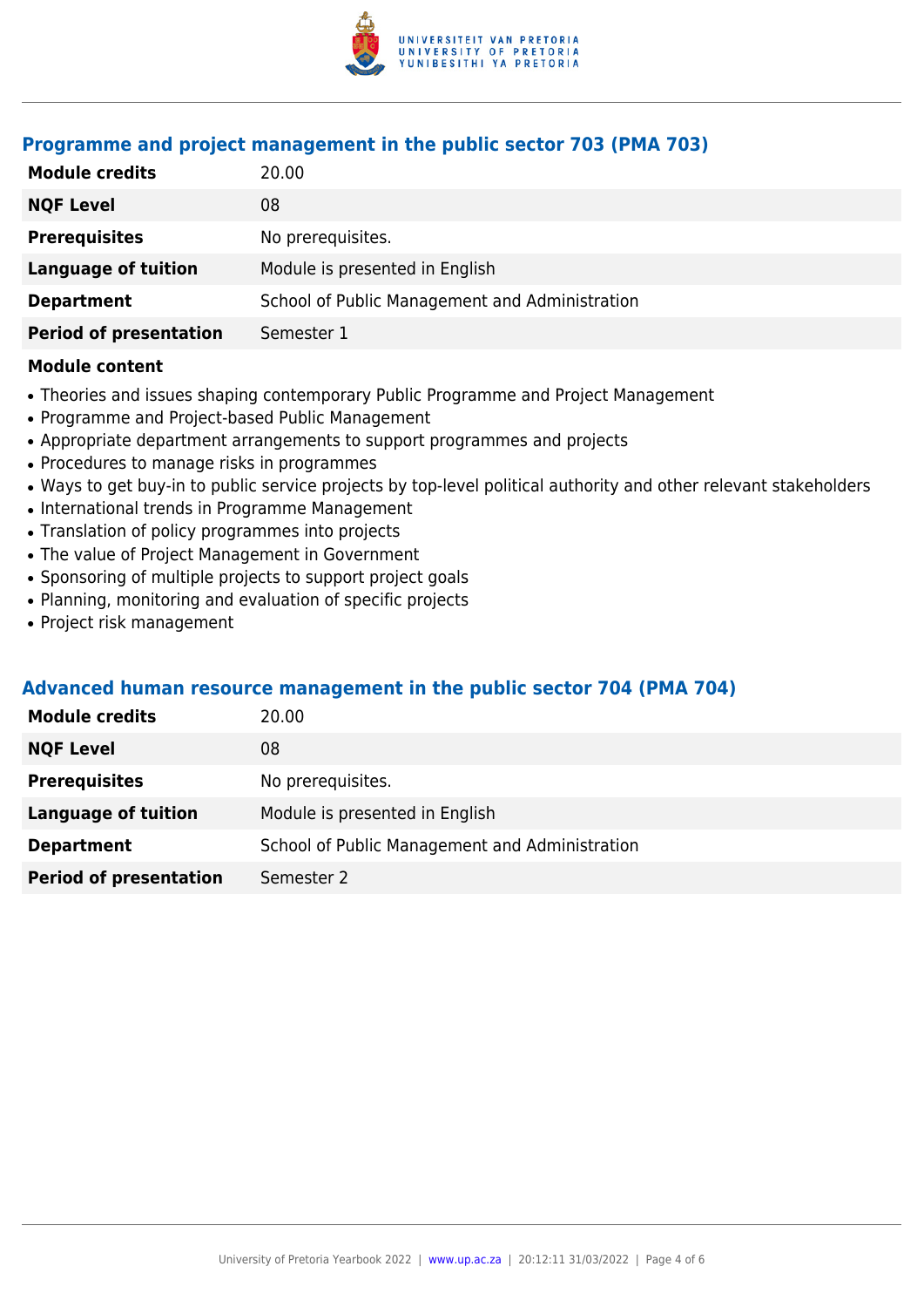

### **Module content**

- Design of an integrated Human Resources Management Plan
- Complexities associated with diverse workforce
- Management of intellectual human capital
- Analysis of a high turn-over of staff and staff retention strategies
- Coaching and mentoring
- Leadership Development Management Strategic Framework for SMS in the public service
- Improvement of health and wellness of employees
- Performance management
- Labour relations
- Role of, and relationship between, the employer (the state), the employee and unions in shaping healthy labour relations

### **Advanced public financial management and budgeting 705 (PMA 705)**

| <b>Module credits</b>         | 20.00                                          |
|-------------------------------|------------------------------------------------|
| <b>NQF Level</b>              | 08                                             |
| <b>Prerequisites</b>          | No prerequisites.                              |
| Language of tuition           | Module is presented in English                 |
| <b>Department</b>             | School of Public Management and Administration |
| <b>Period of presentation</b> | Semester 2                                     |

### **Module content**

- Principles of public finance management
- Regulatory framework in the management of an area of responsibility
- Process of the financial cycle in the South Africa public sector.
- Link between planning and budgeting in the South African public sector
- Costing of goods and services
- Principles of performance management and budget expenditure
- Internal control and monitoring budget implementation
- Risk management
- Supply chain and asset management in the public sector
- Financial reporting requirements of the public finance management regulatory framework
- Basic analysis of financial information, annual financial statements and audit report

### **Public sector planning, monitoring and evaluation 706 (PMA 706)**

| <b>Module credits</b> | 20.00                                          |
|-----------------------|------------------------------------------------|
| <b>NQF Level</b>      | 08                                             |
| <b>Prerequisites</b>  | No prerequisites.                              |
| Language of tuition   | Module is presented in English                 |
| <b>Department</b>     | School of Public Management and Administration |